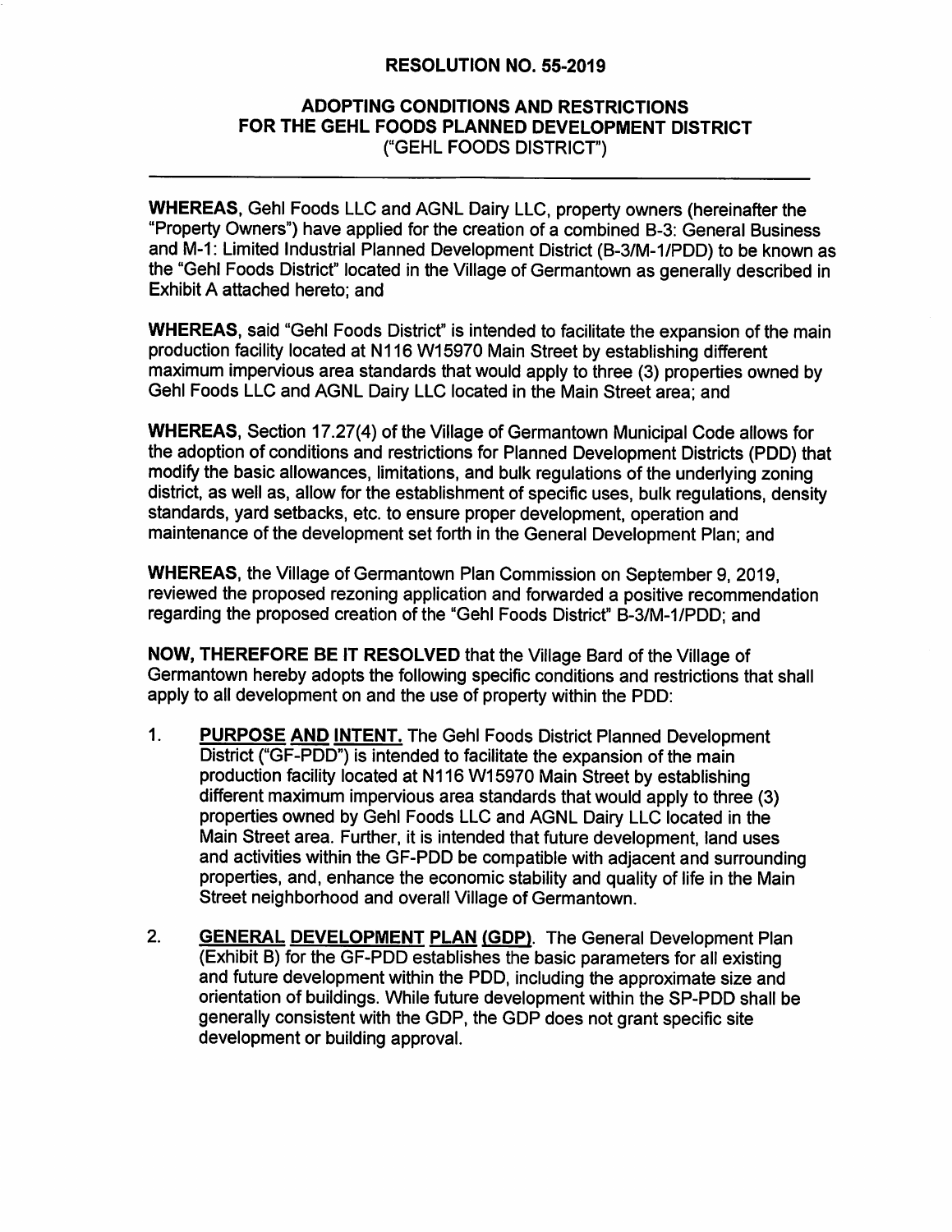**Gehl Foods Planned Development District (PDD)** Resolution No. 55-2019 Page 2 of 7

- $3.$ SITE PLAN APPROVAL REQUIRED. Detailed Site Development and Building Plans shall be prepared and submitted to the Village Plan Commission for review and approval prior to the issuance of any building permit(s) consistent with the requirements of Sections 17.43 and 17.27(5) through (7) of the Zoning Code.
- UNDERLYING ZONING DISTRICT REGULATIONS. Except as set forth in  $\mathbf{4}$ Section 5 below, all land uses, site development and building construction shall be in accordance with the specific requirements set forth in the underlying B-3: General Business and M-1: Limited Industrial District regulations and other applicable Zoning Code requirement. Each of the following parcels included in the Gehl Foods District shall have the following underlying zoning district:

#### M-1: Limited Industrial District:

- a. Tax Parcel GTNV 221-964-001 (N116 W15970 Main Street)
- b. Tax Parcel GTNV 221-056 (N116 W16076 Main Street)
- c. Tax Parcel GTNV 221-057 (N116 W16060 Main Street)

#### **B-3: General Business District:**

- d. Tax Parcel GTNV 221-963 (N116 W11736 Crusader Court)
- e. Tax Parcel GTNV 221-091 (N116 W16150 Main Street)
- 5. SITE DEVELOPMENT AND BUILDING REQUIREMENTS. For purposes of quiding development in the Gehl Foods B-3/M-1/PDD, the following lot, setback. building and other "bulk" requirements are established and shall supersede those set forth in the underlying B-3 and M-1 Zoning District regulations:
	- a. N116 W15970 Main Street; M-1: Limited Industrial District
		- i. Increase the maximum impervious area coverage from 80 to 85 percent, provided total impervious area for all parcels does not exceed a maximum of 80 percent:
		- ii. Reduce minimum front/street yard building setback from 30 to 24 feet
	- b. N116 W16150 Main Street; B-3: General Business District
		- i. Reduce minimum parking stall size from 180 to 162 sqft;
		- ii. Reduce minimum parking lot setback from a residential district from 50 to 2 feet:
		- iii. Decrease maximum impervious area coverage from 90 to 80 percent, provided the total impervious area for all parcels does not exceed a maximum of 80 percent:
	- c. W160 N11736 Crusader Ct; B-3: General Business District
		- i. Decrease maximum impervious area coverage from 90 to 80 percent, provided the total impervious area for both parcels does not exceed a maximum of 80 percent;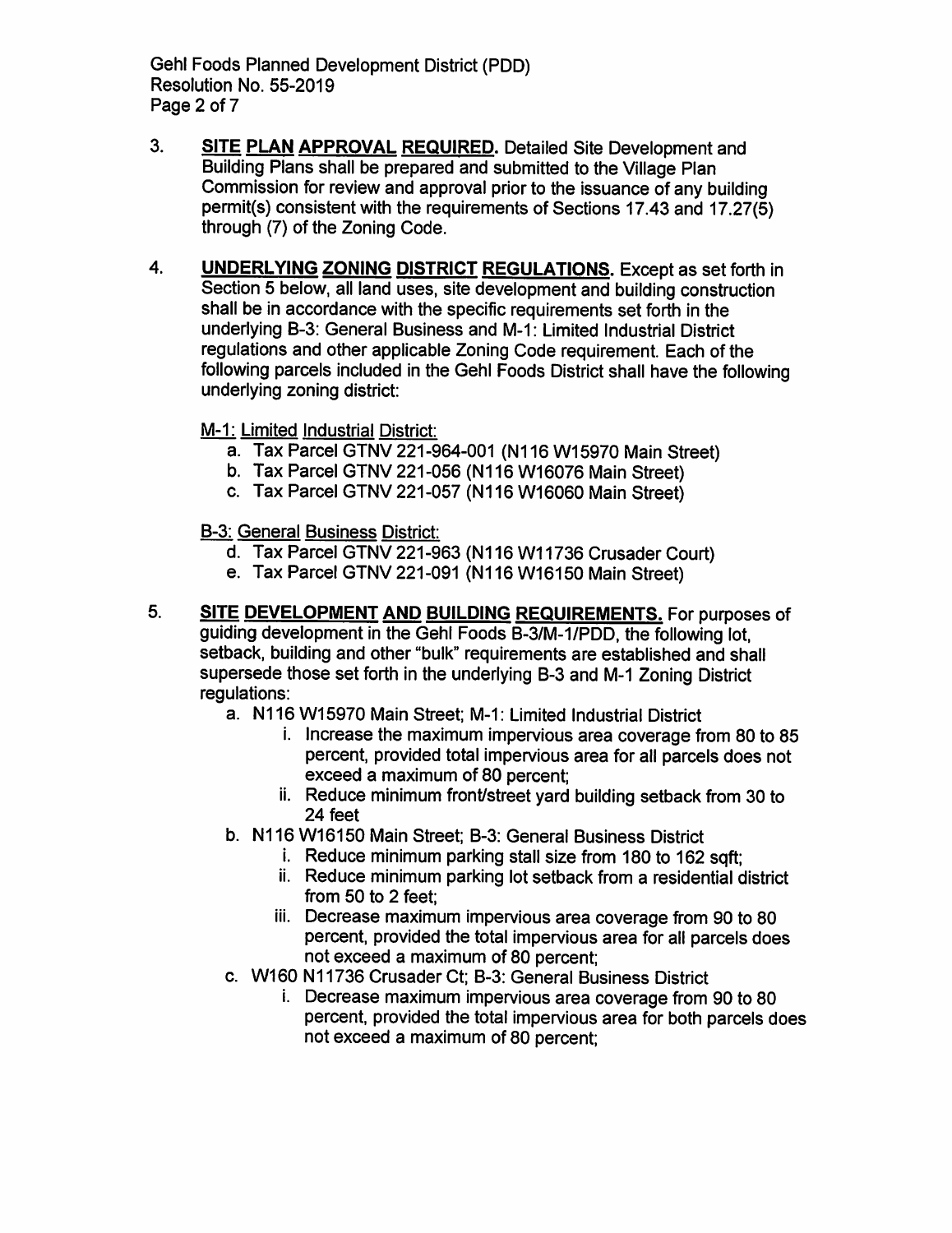**Gehl Foods Planned Development District (PDD)** Resolution No. 55-2019 Page 3 of 7

- 6. **APPLICABILITY OF MUNICIPAL CODE. Unless otherwise set forth herein.** all other applicable zoning and development regulations contained in the Germantown Municipal Code (e.g. Shoreland-Wetland Zoning, Floodplain Zoning, Subdivision) shall apply to development and land use within the SP-PDD. In the event a requirement, restriction or limitation set forth herein conflicts with a similar requirement, restriction or limitation found in another section of the Municipal Code, the most stringent requirement, restriction or limitation shall apply.
- $7.$ **CONDITIONAL USE PERMIT (CUP) #8-15.** The provisions of Conditional Use Permit (CUP) #8-15 (Exhibit C) are adopted herein as additional allowances, restrictions, limitations and requirements for the continued use and development of the Gehl Foods property located at N116 W11736 Crusader Court.
- 8. **IMPROVEMENTS AND COMMITMENTS.** Gehl Foods has identified the following contributions and/or amenities directly and indirectly related to the proposed facility expansion and creation of the Gehl Foods Planned **Development District:** 
	- a. Dedication/donation of the corner parcel located at the Main Street  $@$ Fond du Lac Avenue intersection (.33-acres Tax Parcel #221-073) to the Village of Germantown for possible realignment of the Main Street intersection and/or use as a community green space (consistent with recommendations in the Village's "Main Street-Saxony Village Connectivity" Plan);
	- b. Enhanced pedestrian-friendly sidewalk, streetscape and other siterelated improvements along Main Street @ Church Street (as detailed in the site development & building plans subject to Plan Commission approval):
	- c. Building design, architecture and exterior materials for the proposed 22,500 sqft facility expansion & parking lot expansion consistent with the design collaboration workshops conducted by Gehl Foods with Main Street "stakeholders" (as detailed in the site development & building plans subject to Plan Commission approval):
	- d. Operational, equipment and/or other facility changes to reduce the current level of noise associated with the process of receiving or generating nitrogen (est. cost approximately \$600,000) with structure or barrier:
	- e. Increases in Village property taxes, impact fees and water/sanitary usage fees/revenue paid to the Village associated with the proposed facility expansion and continued operations:
	- f. Increased employment opportunities (30-35 new positions tentatively expected as a result of the proposed facility expansion)
	- g. Improved sight vision @ Church Street @ Main Street intersection
	- h. Public/shared use of the parking lot located on the office building property at N116W16150 Main Street after office hours are concluded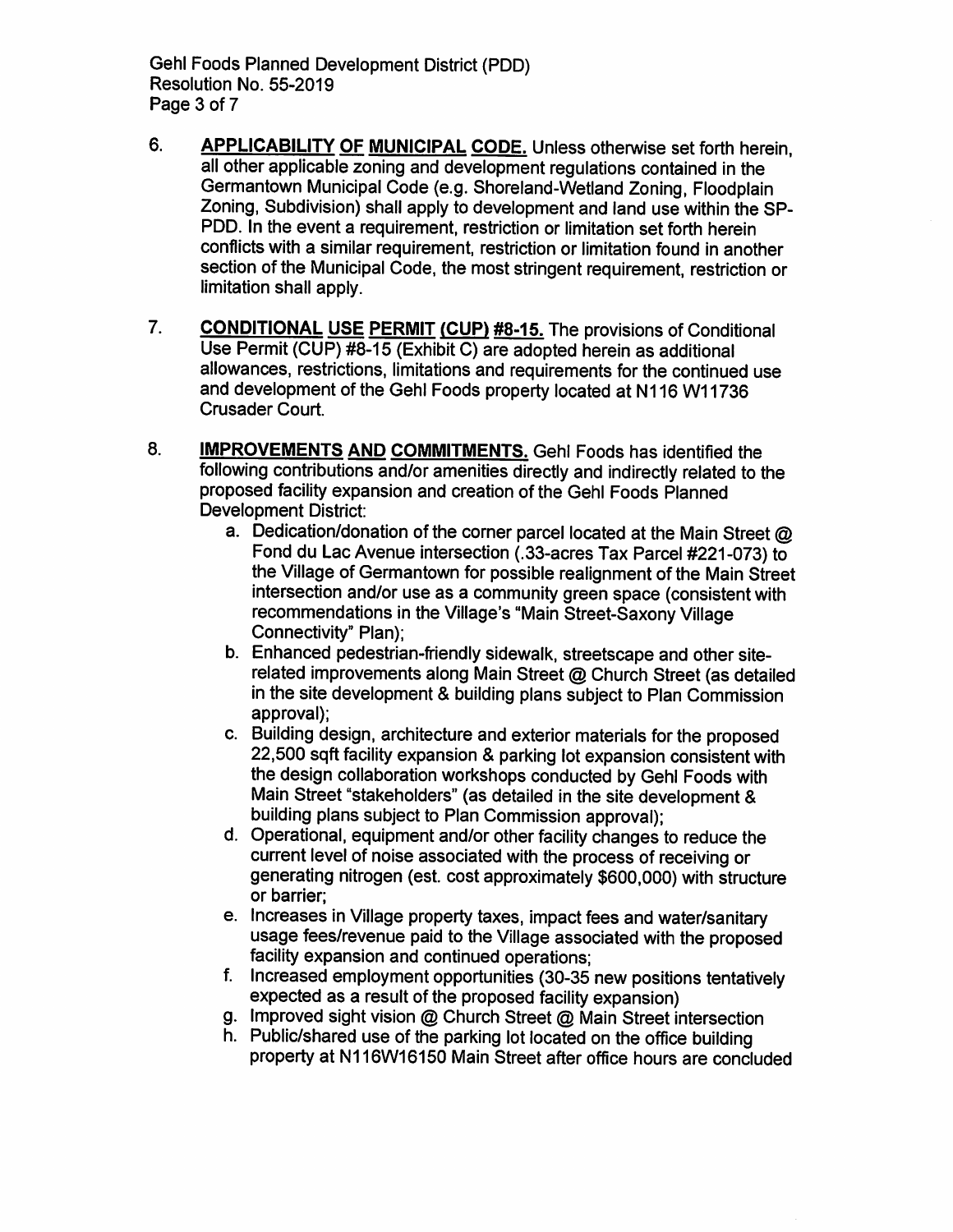**Gehl Foods Planned Development District (PDD)** Resolution No. 55-2019 Page 4 of 7

- i. Continued involvement and collaboration with the Village and Main Street "stakeholders", including residents and business owners, regarding future enhancement and improvements to the Main Street area
- j. Nitrogen loading / unloading shall be limited between the hours of 7 a.m. to 9 p.m.

Introduced by:

Invotee) Myers<br><u>Systember 1</u>6, 2019

Adopted:

Vote:

Ayes:  $\angle$  Nays:  $\triangle$ Dean M. Wolter, Village President

**ATTEST:** 

Deanna Braumchweis Deanna Braunschweig, WCMC/CMC **Village Clerk**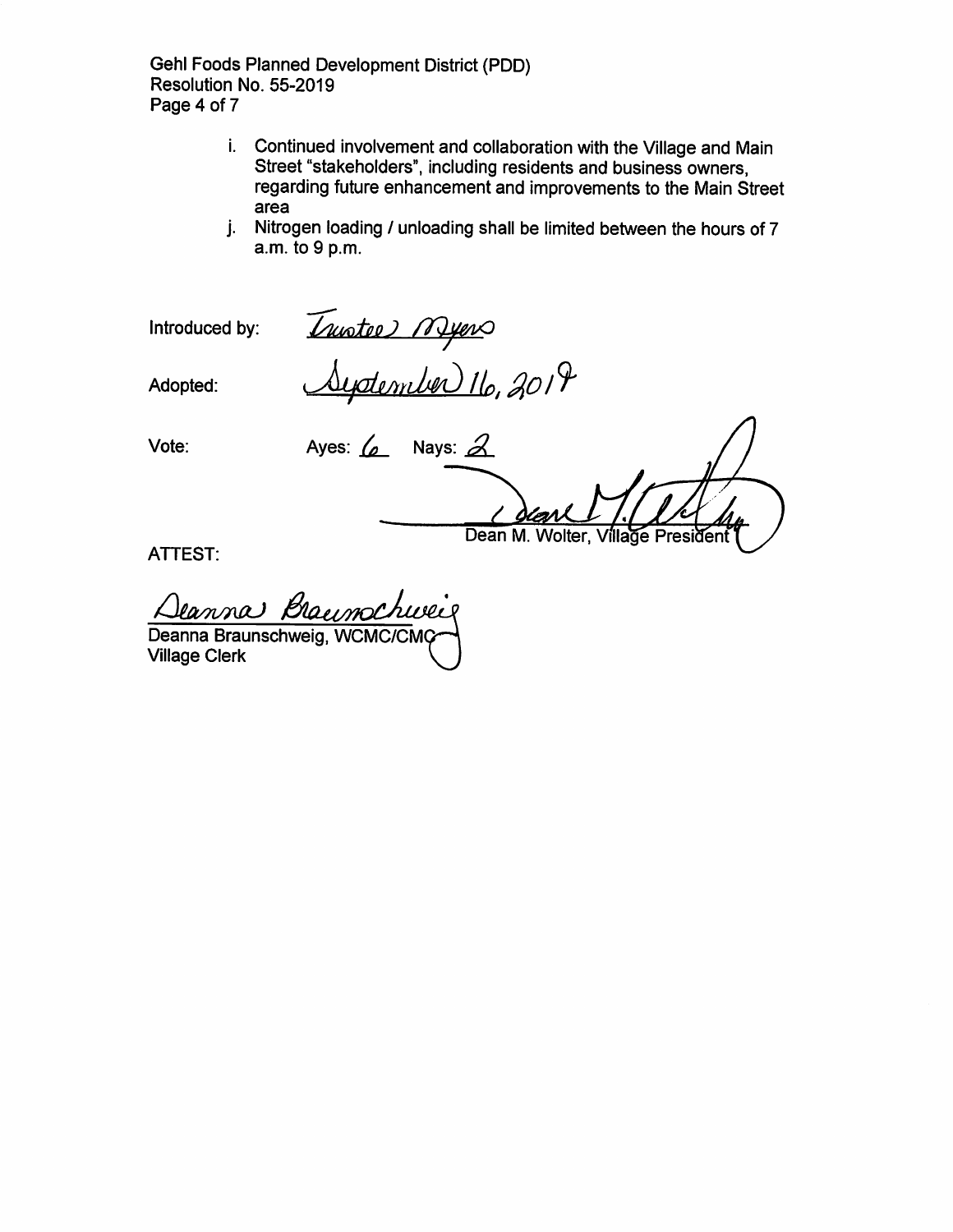#### **EXHIBIT A**

#### **Gehl Foods Planned Development District (B-3/M-1/PDD) Boundary Legal Description**

The Gehl Foods District shall include the following described properties:

Tax Parcel GTNV 221-964-001 (N116 W15970 Main Street) Legal Description: Lot 1 of CSM 6802 in the Northeast 1/4 of Section 22. Town 9 North, Range 20 East, in the Village of Germantown, Washington County, Wisconsin. Parcel Area: 9.51 acres

Tax Parcel GTNV 221-056 (N116 W16076 Main Street) Legal Description: Outlot 19 of Assessor's Plat in the Northeast 1/4 of Section 22, Town 9 North, Range 20 East, in the Village of Germantown, Washington County, Wisconsin. Parcel Area: .16 acres

Tax Parcel GTNV 221-057 (N116 W16060 Main Street) Legal Description: Outlot 20 of Assessor's Plat in the Northeast 1/4 of Section 22. Town 9 North, Range 20 East, in the Village of Germantown, Washington County, Wisconsin. Parcel Area: .22 acres

Tax Parcel: GTNV 221-963 (N116 W11736 Crusader Court) Legal Description: Lot 1 CSM 5470 in the Northeast 1/4 of Section 22. Town 9 North, Range 20 East, in the Village of Germantown, Washington County, Wisconsin. Parcel Area: 7.21 acres

Tax Parcel: GTNV 221-091 (N116 W16150 Main Street) Legal Description: Lot 2 CSM 5648 in the Northeast 1/4 of Section 22, Town 9 North. Range 20 East, in the Village of Germantown, Washington County, Wisconsin. Parcel Area: 0.64 acres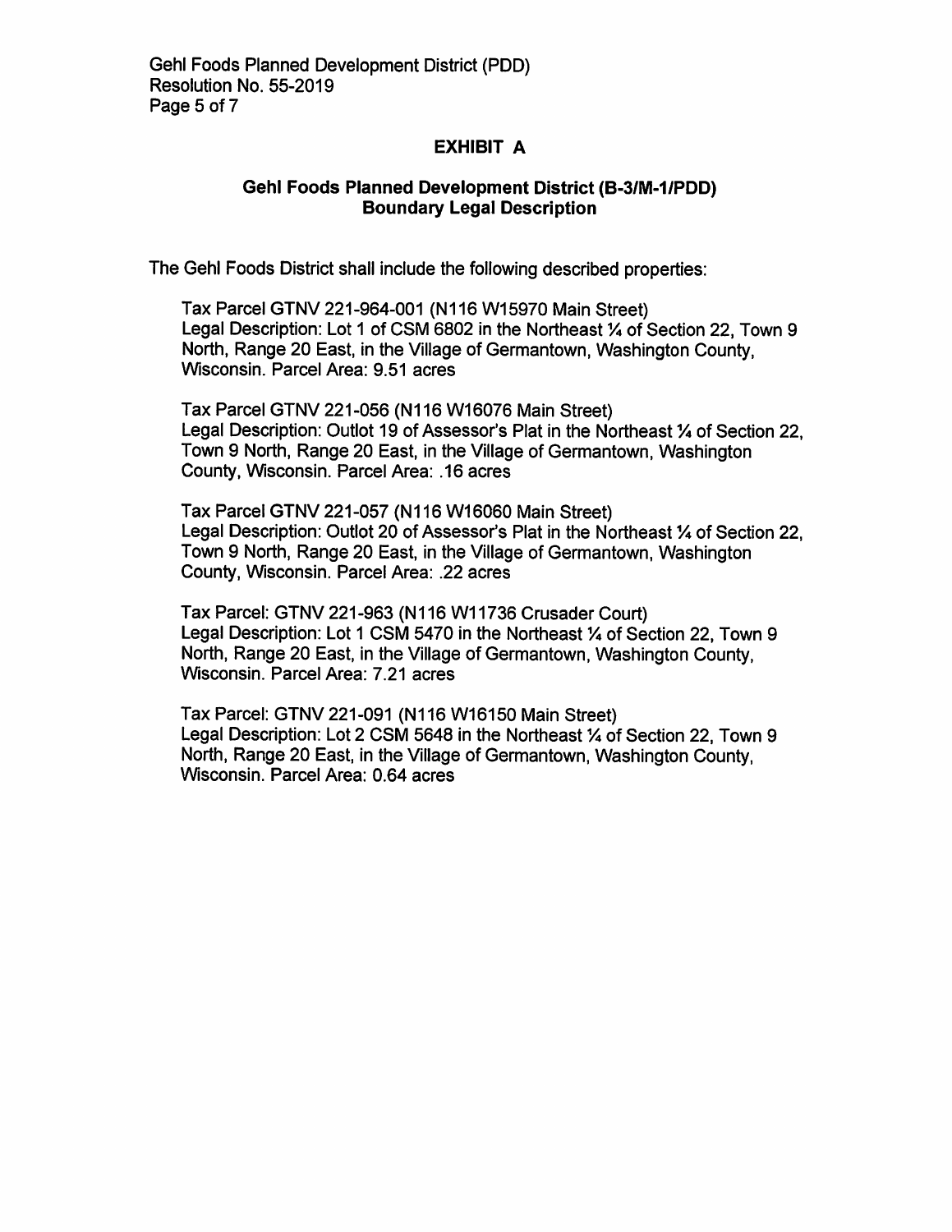#### **EXHIBIT B**

# Gehl Foods Planned Development District (B-3/M-1/PDD)<br>General Development Plan

{Attach General Development Plan}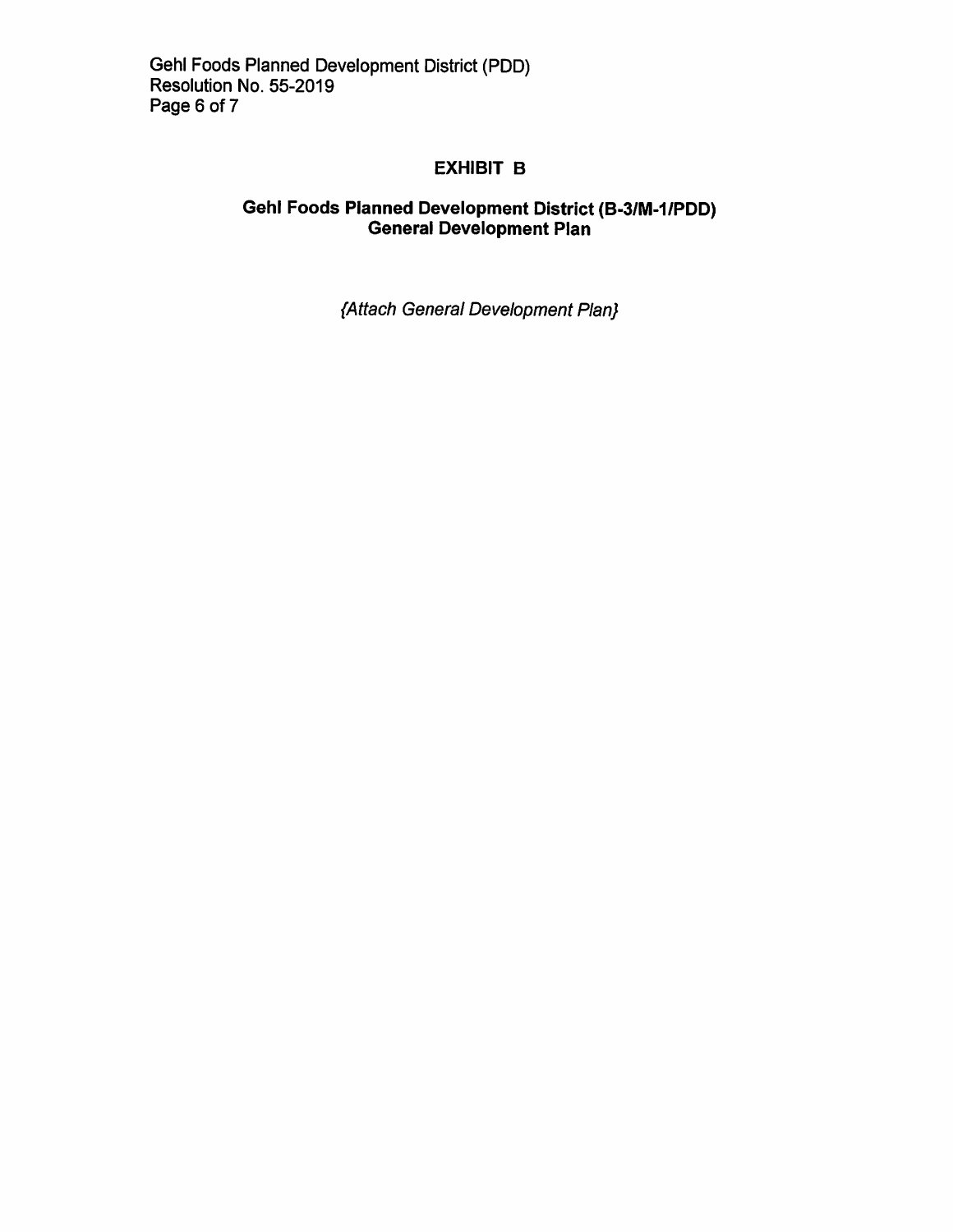Gehl Foods Planned Development District (PDD)<br>Resolution No. 55-2019<br>Page 7 of 7

 $\sim$ 

#### **EXHIBIT C**

### **Conditional Use Permit (CUP) #8-15**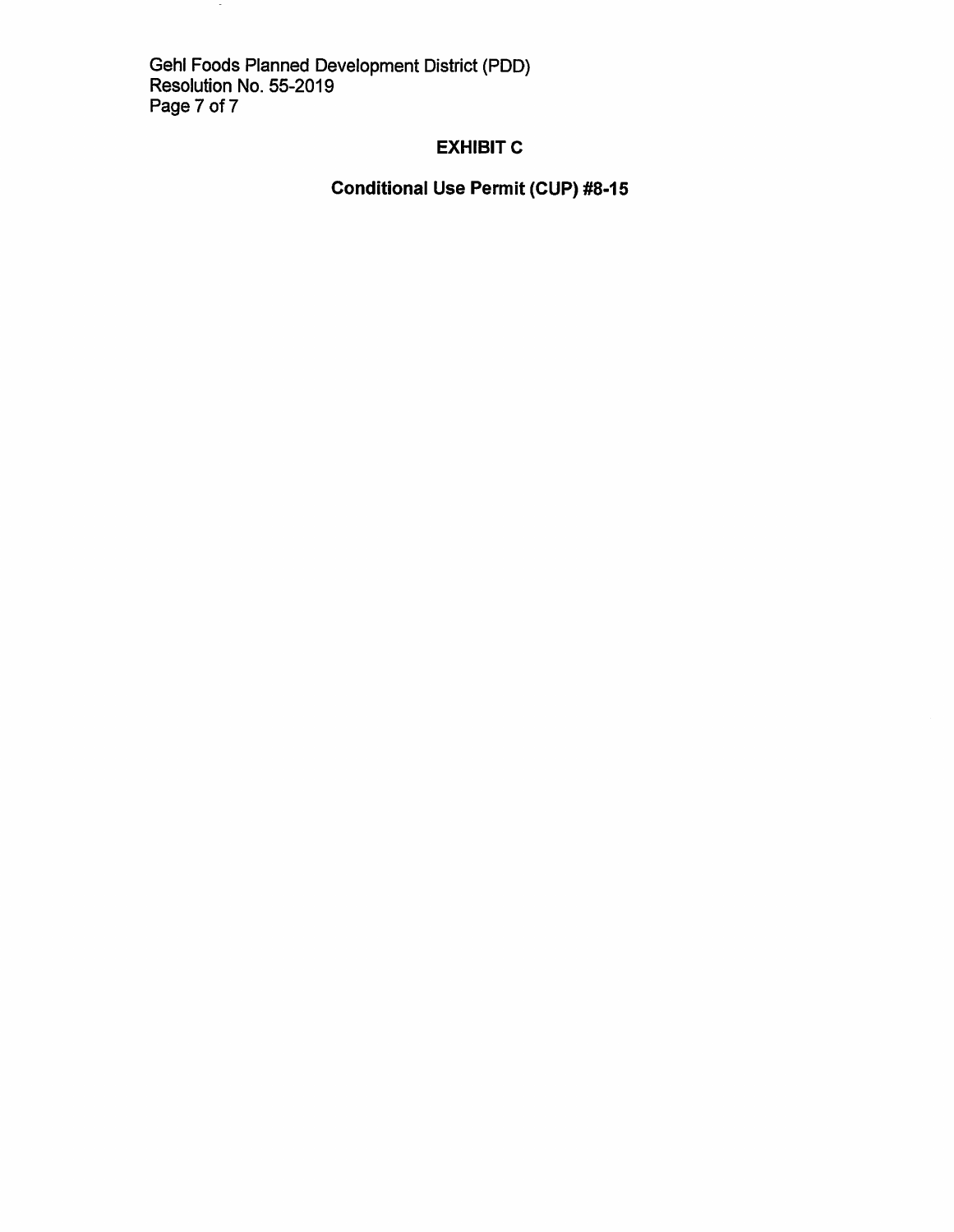

Drawing No.

# of

|                               | FehlFoods                                                      |
|-------------------------------|----------------------------------------------------------------|
|                               | N116 W15970 Main Street<br>Germantown, WI<br>262.251.8570      |
|                               |                                                                |
|                               | Author: SSCHULZ<br>Edited By:<br>Date Created: 6.16.19         |
|                               | Type:<br>Notes:                                                |
|                               |                                                                |
|                               |                                                                |
|                               |                                                                |
|                               |                                                                |
|                               |                                                                |
|                               |                                                                |
|                               |                                                                |
|                               |                                                                |
|                               |                                                                |
|                               |                                                                |
|                               |                                                                |
|                               |                                                                |
|                               |                                                                |
|                               |                                                                |
|                               |                                                                |
|                               |                                                                |
|                               |                                                                |
|                               |                                                                |
|                               |                                                                |
|                               |                                                                |
|                               |                                                                |
|                               |                                                                |
|                               |                                                                |
|                               |                                                                |
|                               |                                                                |
|                               |                                                                |
|                               |                                                                |
|                               |                                                                |
|                               |                                                                |
|                               | <b>BUILDING ADDITION</b><br>CAPE PLAN                          |
|                               |                                                                |
| 1 / / / / / / / / / / / / / / |                                                                |
|                               | SITE LANDS                                                     |
|                               | PROPOSED<br>Revised per review<br>Datastream Description:      |
|                               | Description:<br>Sheet Title:                                   |
|                               | $\sim$                                                         |
|                               | Datastream ID:<br>Project:<br>Edit Date: 7.18.19<br>Edit Time: |
| ANDSCAPE PLAN                 | Version Author:<br>Version Editor:<br>Drawing No.<br>$L-2$     |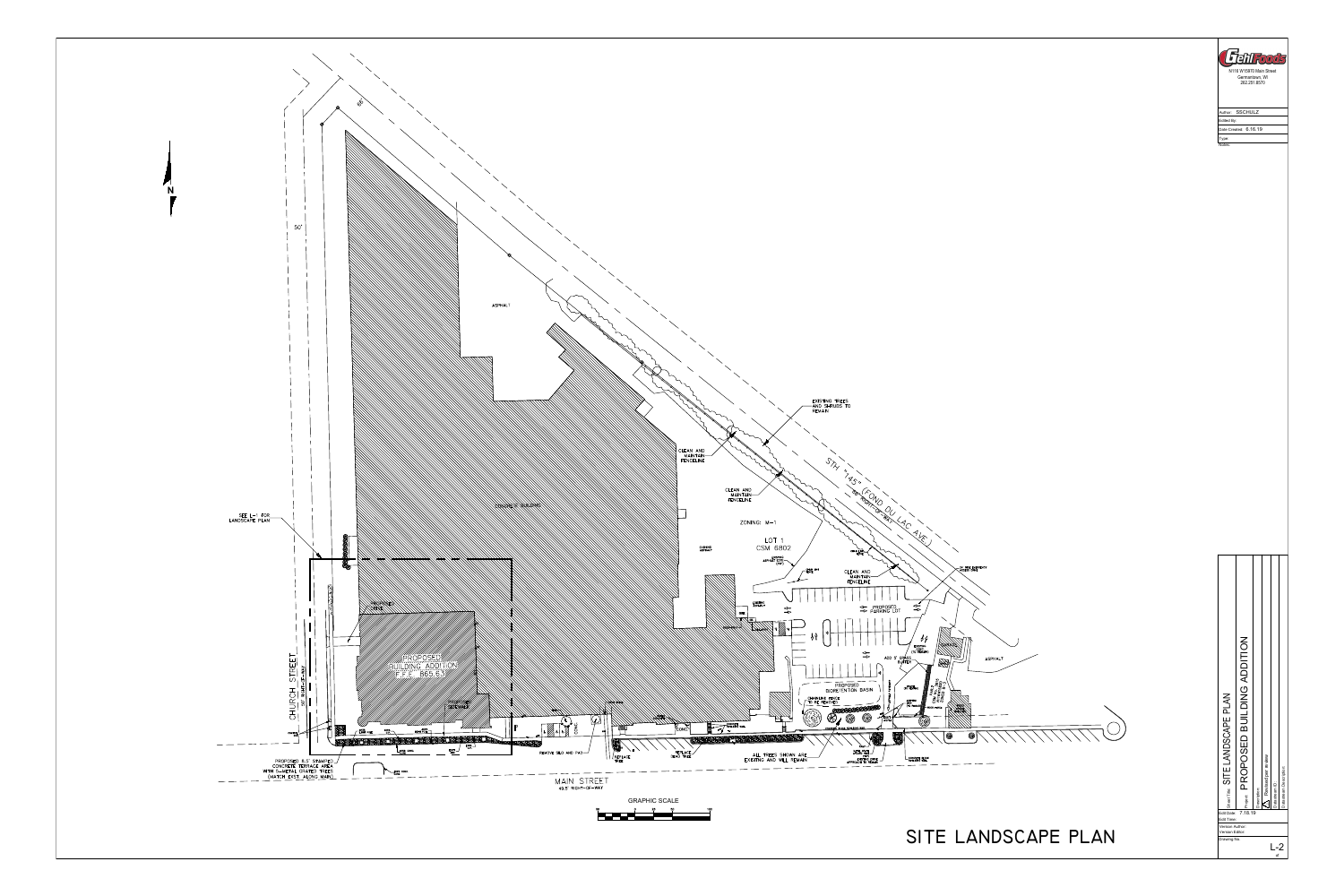$\mathbb{C} \cup \mathbb{P}$  # 08-15

VILLAGE OF GERMANTOWN, WASHINGTON COUNTY, WISCONSIN RECORDED<br>CONDITIONAL USE ZONING PERMIT March 28, 2016 10:50 AM

### ADOPTING AMENDMENTS TO ORIGINAL CUP #5-01 WASHINGTON COUNTY, WILL

Whereas the Applicant:

#### Gehi Foods LLC, Property Owner

agrees to comply with all applicable codes and ordinances of the Village of Germantown, Wisconsin, and further agrees that all work done, activities and the use of the property pursuant to the permission granted herewith will conform to the<br>applications and drawings filed with and conditions of approval Village of Germi applications and drawings filed with and conditions of approval Village of Germantown granted by the Village Board for the purpose of obtaining this P.O. Box 337 permit. **Germantown, WI 53022** 

To permit the operation of a warehouse and indoor storage Parcel Identification No facility (approximately 108,000 square feet) in accordance with  $\parallel$  GTNV 221-963 Section 17.30(3)(ff) of the Municipal Code.

## $\sim$  080 CONDITIONAL USE PERMIT  $\sim$  1401560 Document No. Document Title BIB B B B I B B I B I

SHARON A MARTIN Recording Fee Paid: \$30.00

# On the following described property located in the Village of Germantown, Washington County, Wisconsin:

That part of Outlot 3 of the Assessor's Plat, located in the SE  $\%$  of the NE  $\%$  of Section 22, T9N, R2OE, Village of Germantown, Washington County, WI, bounded and described as follows:

Commencing at the northeast corner of said Section 22; thence S88°44'35" W, along the north line of said Section 22, 1322.30 feet, thence S01°45'25" E, 1599.40 feet, thence N88°39'35" E, 60.00 feet to the intersection of the east right of way line of Crusader Court and the south right of way line of Williams Drive, said point being the point of beginning of lands to be described; thence continuing N88°39'35" <sup>E</sup> along said south right of way line, 169.00 feet to the northwest corner of Certified Survey Map No 1191, thence S05°00'35" W along the west the northwest corner of Certified Survey Map No 1191, thence S05º00'35" W along the west<br>line of said CSM, 140.86 feet to the southwest corner of said CSM, thence N88º39'35" E along the south line of said CSM, 359.47 feet to the southeast corner of Parcel 3 of said CSM, thence N11º50'25" W along the east line of said Parcel 3, 142.38 feet to the northeast corner of said parcel 3, said point lying in the south right of way line of Williams Drive; thence N88º39'35" E along said south right of way line, 61.53 feet, thence S11º50'25" E, 232.24 feet, thence N78°09'35" E, 120.00 feet to <sup>a</sup> point west line of Pleasant Hill Estates <sup>a</sup> recorded subdivision, thence S11°50'25" <sup>E</sup> along said west line, 129.44 feet, thence S28°20'20" W along said west line, <sup>351</sup> .05 feet to the northwest corner of Lot <sup>5</sup> of the Assessor's Plat; thence S47°50'20" W along the west line of said Lot 5, 148.84 feet to <sup>a</sup> point in the northeasterly right of way line of <sup>W</sup> Fond du Lac Avenue (STH 145), thence N51°22'16" W along said northwesterly right of way line, 405.63 feet, thence N51°06'16" W along said northwesterly right of way line, 216.92 feet to <sup>a</sup> point in the east right of way line of Crusader Court, thence N36º01'18" E along said East right of way fine, 53.90 feet, thence N01º45'42" W along said East right of way line, 292.54 feet to the point of beginning. Parcel contains 7.419 +/- acres Tax Key No: 221-963 Address: W160 N111736 Crusader Court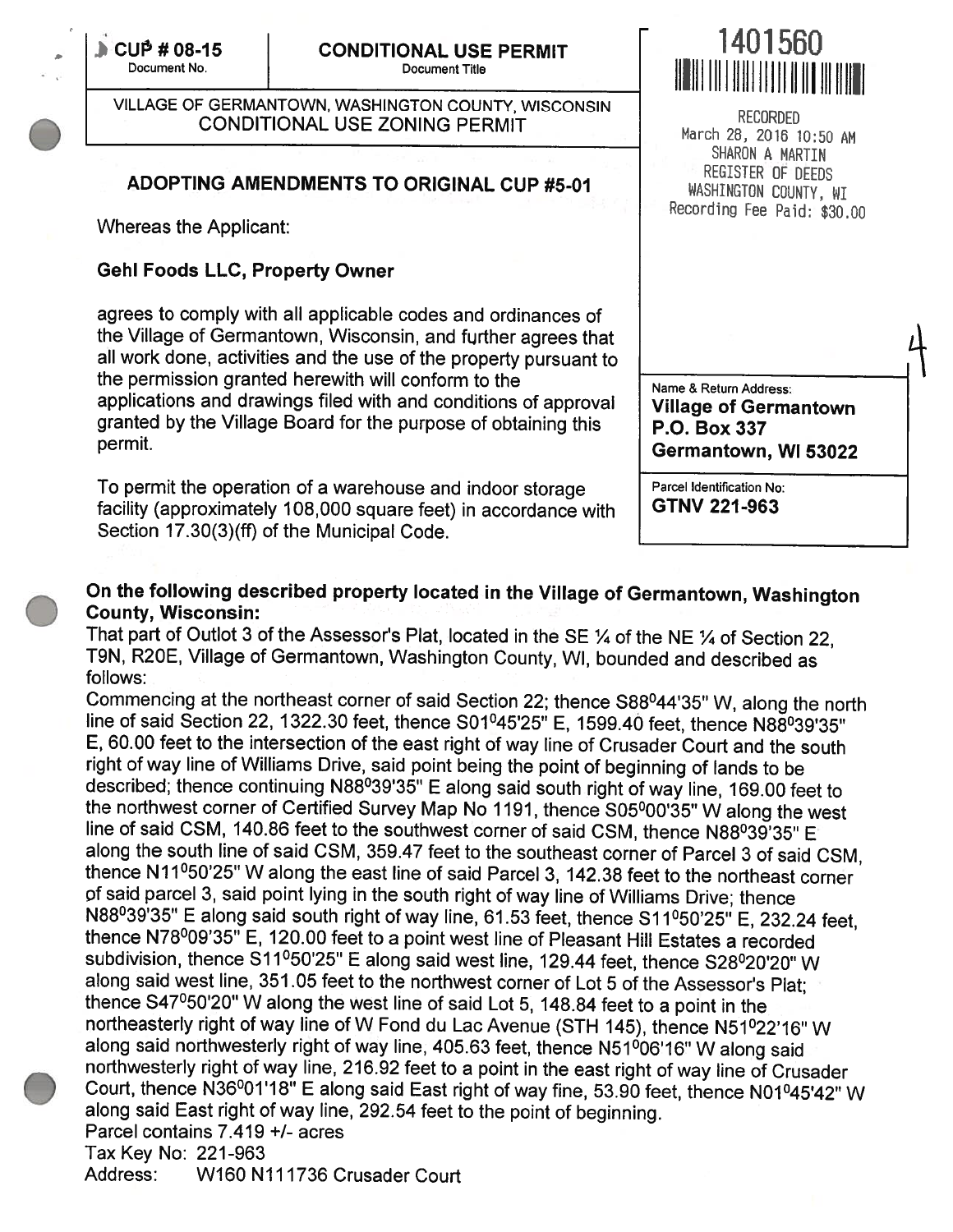Conditional Use Permit (CUP) #08-15 Gehi Foods LLC Village of Germantown, Germantown, Wisconsin Page 2 of 4

#### Pursuant to the following condition(s);

- 1. <sup>A</sup> certified survey map shall be submitted, combining the separate parcels identified as tax key numbers <sup>221</sup> 992, <sup>221</sup> <sup>993</sup> and <sup>221</sup> <sup>994</sup> into one parcel.
- 2. A final site plan will contain <sup>a</sup> mature <sup>p</sup>lanting buffer between the building and all residential lot lines. Applicant will be responsible for the maintenance/replacement of the landscaping per the final landscaping <sup>p</sup>lan.
- 3. Crusader Court shall be redesigned and rebuilt at the applicant's expense with the proper truck turning radius, as approved by the Engineering Department.
- 4. Per Trans 233, Wis DOT approval is required for the certified survey map and the building location along S T <sup>H</sup> 145 (currently 55 feet from centerline).
- 5. Final architectural plans shall include <sup>a</sup> nice facade along Fond du Lac Avenue, south elevation.
- 6. The trucking activity will be active only between the hours of  $6:00$  7:00 a.m. and 10:00 6:00 p.m., provided that the only trucking activity allowed from 6:00 to 7:00a.m. and <u>from 6:00 to 10:00 p.m. shall be conducted by trucks owned</u> from 6:00 to 10:00 p.m. shall be conducted by trucks owned by Gehl Foods LLC and<br>operated by Gehl Foods LLC employees transporting goods between Gehl Foods LLC facilities.
- 7. The site shall meet all fire safety concerns of the Village Fire Department including a fire access road around the building an access drive off Williams Drive, which will be maintained by the applicant.
- 8. <sup>A</sup> painted cross walk will be <sup>p</sup>laced on Fond du Lac Avenue, along the west side of Park Avenue and on Park Avenue approximately 200 feet north of Fond du Lac Avenue Flashing yellow light signal and crossing identification signs will be installed north and south of the proposed striped cross walk on Fond du Lac Avenue A <sup>6</sup> foot wide asphalt path shall be constructed from the service drive in Firemen's Park east to the west property line of Kennedy Middle School, skirting the northern edge of the existing baseball field (Assignment of costs and responsibility to be set forth in <sup>a</sup> Development Agreement).
- 9. If the use, activities and/or operation subject of this permit falls out of conformity with <u>a change in the nature, character, intensity or</u> extent of the permitted conditional use which causes special problems or harmful effects otherwise associated with the use to be no longer ameliorated or eliminated, or where conditions imposed were anticipated to ameliorate or eliminate harmful effects associated with the use but are insufficient to do so, or for similar cause based upon consideration for the public comfort, safety, and welfare, the conditional use permit may be terminated or modified by the Village Board by the amendment to or addition of<br>conditions after public hearing thereon.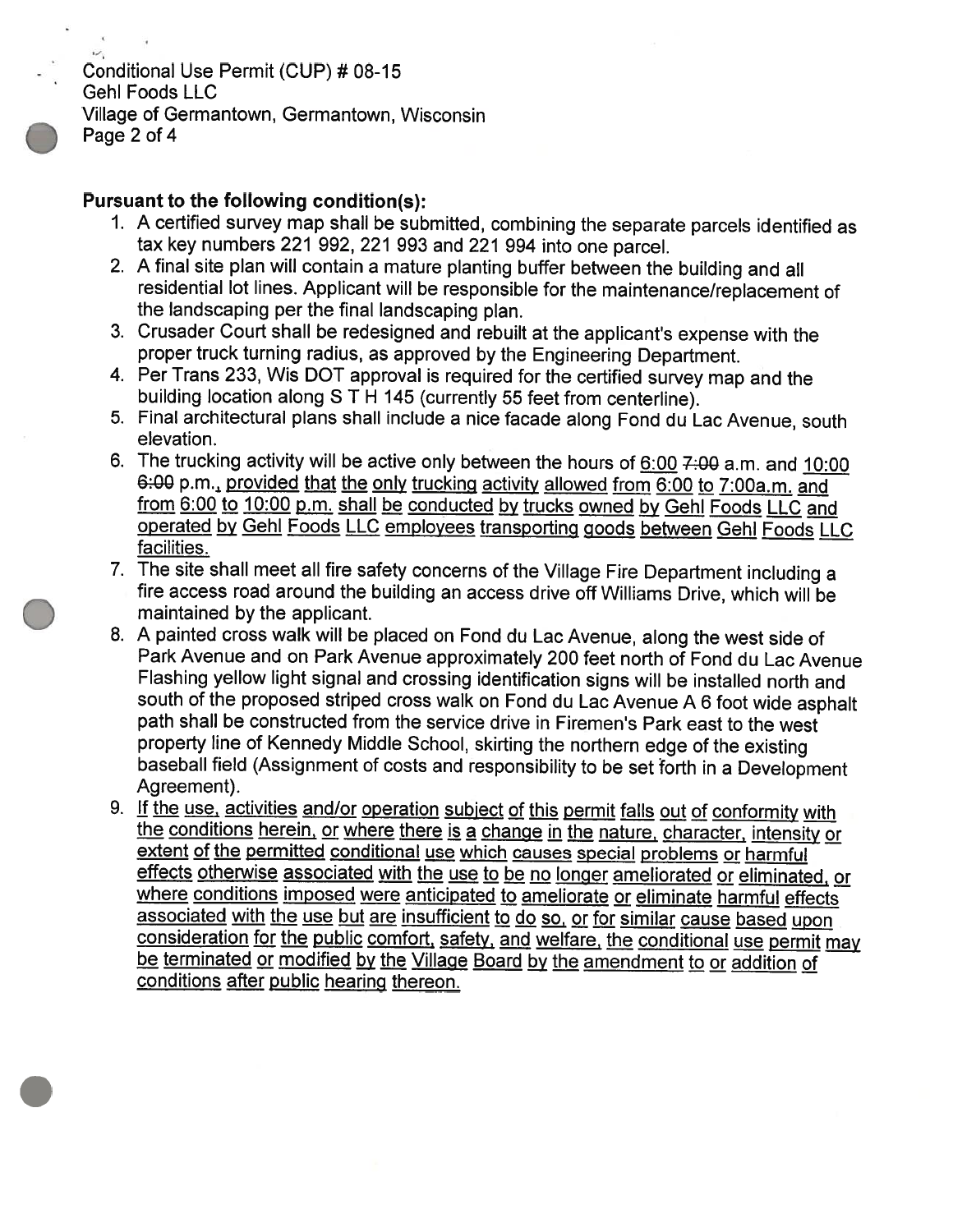fr Conditional Use Permit (CUP) # 08-15 Gehi Foods LLC Village of Germantown, Germantown, Wisconsin Page 3 of 4

| Granted by the Village Board of the Village of Germantown, Washington County, Wisconsin on the $\frac{1649}{100}$ day of $\sqrt{$ over the United Sections 2015. |  |
|------------------------------------------------------------------------------------------------------------------------------------------------------------------|--|
|                                                                                                                                                                  |  |
| Dear MI Allen                                                                                                                                                    |  |

**ATTEST** Bubaia Kil Speckmer

Dean Wolter, Village President

Barbara K. D. Goeckner, Village Clerk

STATE OF WISCONSIN ) SS<br>WASHINGTON COUNTY)<br>Personally came before me this  $\frac{u_1u_2}{v_1}$  day of  $\frac{u_2v_1}{v_2}$ Personally came before me this  $\frac{u+v_0}{v}$  day of  $\frac{u+v_0}{v}$  and Barbara K. D. Goeckner, Village Clerk, to me known to be the persons who executed the foregoing instrument and acknowledged the same.

mmert ambori {type} or print name of Notary on this line {signature of Notary on/his line}

Notary Public, State of Wisconsin<br>My Commission Expires: <u>المرک</u>ب